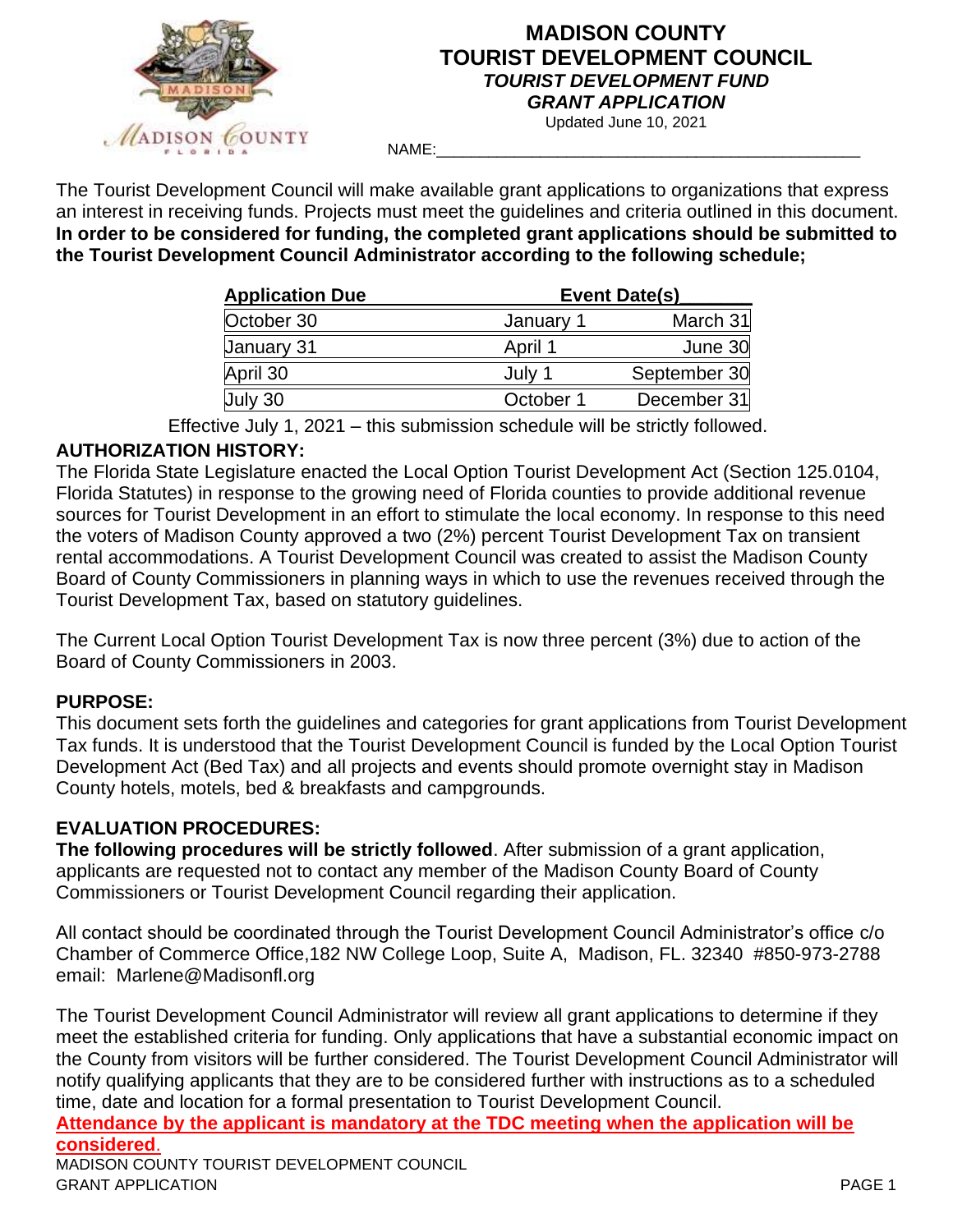An original application is to be submitted to the Tourist Development Council Administrator at the Madison County Chamber of Commerce & Tourism**. INCOMPLETE OR INCORRECT APPLICATIONS WILL BE RETURNED. APPLICATIONS SHOULD BE SUBMITTED AS EARLY AS POSSIBLE TO INSURE CORRECTNESS FOR PRESENTATION TO THE COUNCIL. TIME LIMITS MAY NOT BE EXTENDED DUE TO INCOMPLETE OR INACCURATE APPLICATIONS.** 

Following the applicant's formal presentation, the Tourist Development Council will vote on the qualifying application and provide recommendation to the Madison County Board of County Commission at their next regularly scheduled meeting. All materials submitted with grant applications will become a matter of public record and open to inspection by any citizen of the State of Florida subject to Chapter 119, Florida Statutes.

## **TOURIST DEVELOPMENT PLAN**

The Madison County Tourist Development Council (TDC) conducts a tax-based program to award grants for deserving events which promote Madison County's appeal as a convention or tourist destination. Preference will be given to events in their first few years in this county, as "seed" money, in the hope and expectation that applicants will become self-sufficient in covering their own future event expenses. Favorable event characteristics include;

- A. It will attract out-of-town guests to occupy lodging facilities in the county;
- B. It has growth potential and the grant funds can be used as "seed" money;
- C. It is likely to generate media exposure.

Priority for all tourist development funding will be given to projects that have the greatest potential of bringing visitors to Madison County, especially to those events that create overnight stays in hotels, motels, bed & breakfast inns, RV parks and campgrounds as well as components affecting the social and environmental impacts on Madison County. The objective of the TDC is to further enhance the tourism industry and the overall economy of Madison County through projects or programs that meet the following criteria:

- 1. Conformance to State/County Ordinances.
- 2. Attract visitors to Madison County
- 3. Increase the frequency of visits
- 4. Increase the length of stay of visitors
- 5. Increase the per capita spending of visitors.
- 6. Increase the number of room nights thereby increasing Tourist Development revenues

# **GUIDELINES FOR FUNDING**

- A. Funds should be available to support new projects or programs, as well as ongoing programs. However, special consideration is given to first-time events.
- B. Funds should be allocated as "seed money" to assist in setting up new programs.
- C. The Madison County Tourist Development Council, at its own discretion, shall have all approved grant funds disbursed by the Clerk of Circuit Court to the recipient's vendor(s). The Clerk, through the pre-audit function of the office, may authorize and empower the payment of submitted invoices of items approved by the TDC and Board of County Commissioners.
- D. Approved Grant Funds must be used in full by and submitted for reimbursement by August 31, unless approved by the TDC to run into September**.**
- E**. ALL GRANTS MUST BE SUBMITTED FOR REIMBURSEMENT, WITH REQUIRED DATA DELIVERABLES NO LATER THAN SEPTEMBER 15**.
- F. Approved Grant Funds not used by August 31, will revert back to the TDC for use in approved advertising by the TDC no later than September 1.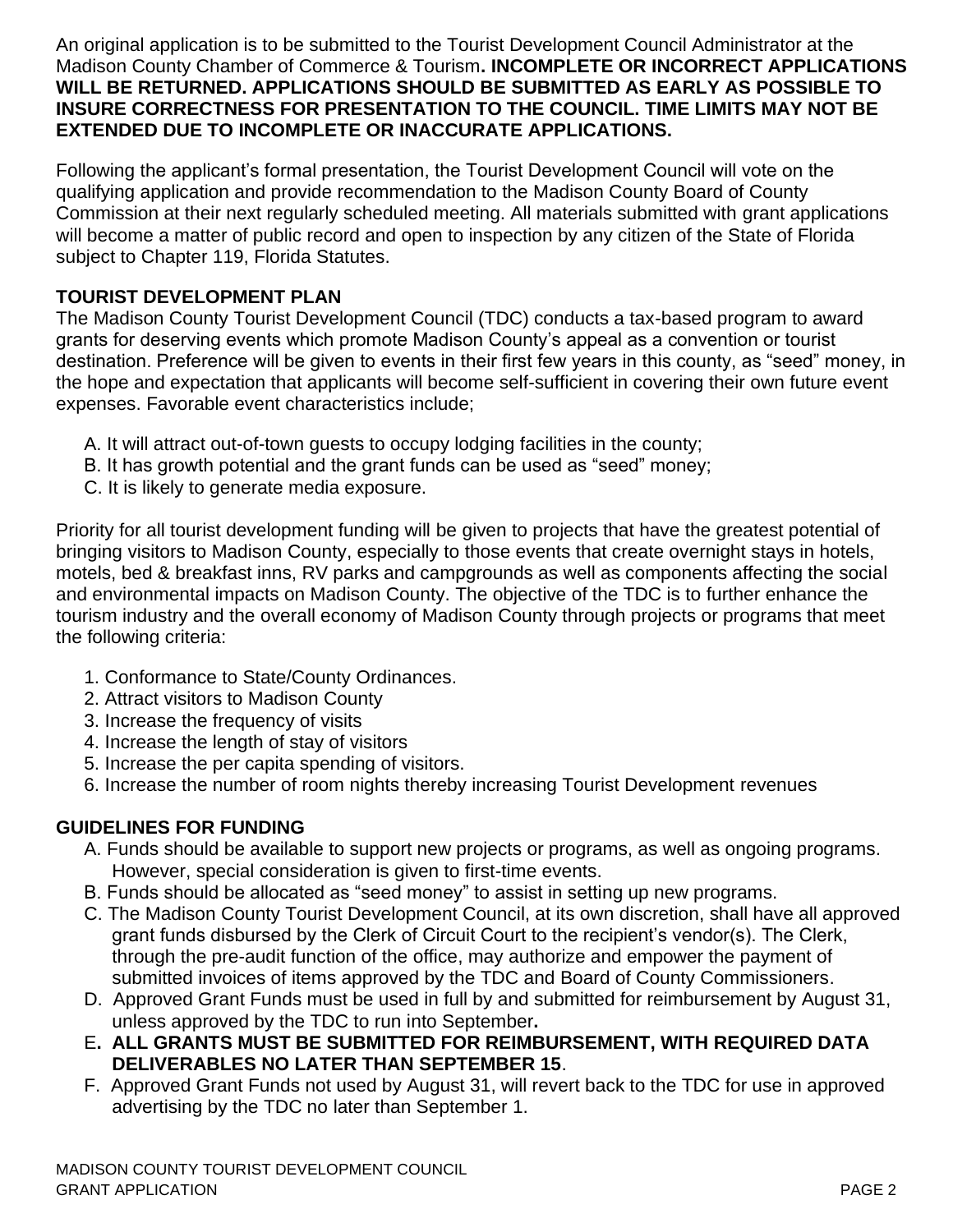# **EVENT GUIDELINES**

An organization or group seeking to qualify for tourist development funds must meet the following requirements:

- A. Applicants must promote the interest of business, organizations, or citizen groups. The special event/purpose for which the funding is sought must be demonstrably promotional in nature and must meet the criteria related to tourism set forth in this application.
- B. Applicants must be properly established and existing under Florida law and in good standing with all legal requires of the State of Florida.
- C. As a matter of policy, applications for events will not be considered for funding after a three-year period except under special circumstances.
- D. Residency is not required, but events must be held in Madison County.
- E. Applicants and / or their members must demonstrate the experience or ability to produce the kind of program or event for which the funding is requested.

# **POSSIBLE USES OF TOURIST DEVELOPMENT FUNDS:**

The following are examples of how Tourist Development funds may be used to promote tourism in the county:

- Promotional expenses in conjunction with an event to increase the awareness of Madison County outside this area. These include:
	- Postage used for visitor solicitation,
	- Posters and brochures distributed inside AND outside Madison County,
	- Poster board material,
	- Layout and design of promotional materials.

Every effort should be used to obtain these services from Madison County vendors;

- Postage to mail brochures and news releases describing the approved special event.
	- Bulk mail permits are required for volume mailing (500 pieces or more). The TDC will only reimburse at the prevailing bulk rate in Madison County, Florida;
	- Web advertising:
	- Out-of-county print advertising;
	- Publicity of an event to increase the number of overnight visitors, participation, attendance and awareness.
	- Advertisements about the special event;
		- o Television;
		- o Radio;
		- o Newspaper;
		- o Brochures;
		- $\circ$  Magazines all of these listed are for promotion outside Madison County;
	- Billboards on highways entering Madison County and, on the interstate, passing through Madison County;
- 4. Construct or improve publicly owned sports or meeting facilities;
- 5. Required insurance for the event, including naming the Madison County Board of County Commissioners, the Madison County Tourist Development Council, the name of the town or city where the event is being held and the Greater Madison County Chamber of Commerce & Tourism as **co-insured**.
	- Minimum liability coverage is **\$1,000,000**.
	- A copy of this policy must be provided to the TDC Administrator;

MADISON COUNTY TOURIST DEVELOPMENT COUNCIL GRANT APPLICATION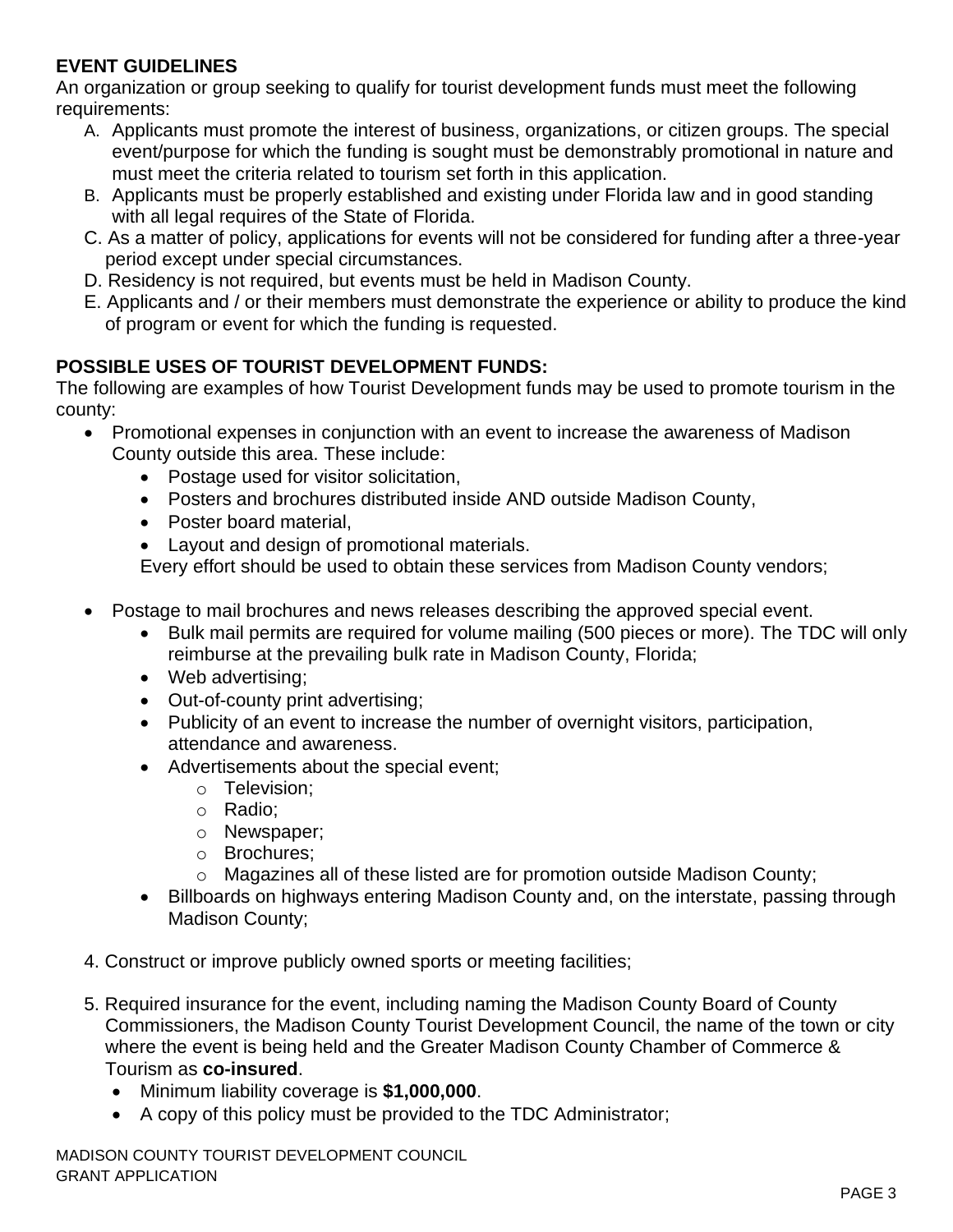- 6. Lodging for contracted event promoters;
- 7. Operating expenses of the event such as a field or facility rental, tents, etc.;
- 8. Performance fees for *known* entertainment during the event which draw overnight crowds.

### **GRANT FUNDS MAY NOT BE USED FOR:**

- 1. Legal, medical, engineering, accounting, auditing, planning, feasibility studies or other consulting services;
- 2. Salaries or supplements to salaries for existing or future staff, or employment of personnel not directly related to the project or event;
- 3. Real property or capital improvement to privately owned facilities;
- 4. Tangible personal property including but not limited to
	- office furnishing or equipment;
	- permanent collections;
	- individual pieces or art;
- 5. Prize money or scholarships;
- 6. Travel;
- 7. Projects which are restricted to private or exclusive participation;
- 8. Private entertainment;
	- food and beverages;
- 9. Awards,
	- plaques; and or
	- certificates;
- 10. Payments for services or goods purchased for previous or other events;
- 11. Advertising and promotional materials distributed primarily at the event site or after the event;
- 12. Interest or reduction of deficits and loans not otherwise covered under statute.
- 13. The cost of resale items;
	- i.e. t-shirts;
	- maps; and
	- other novelty items that will be sold at a profit.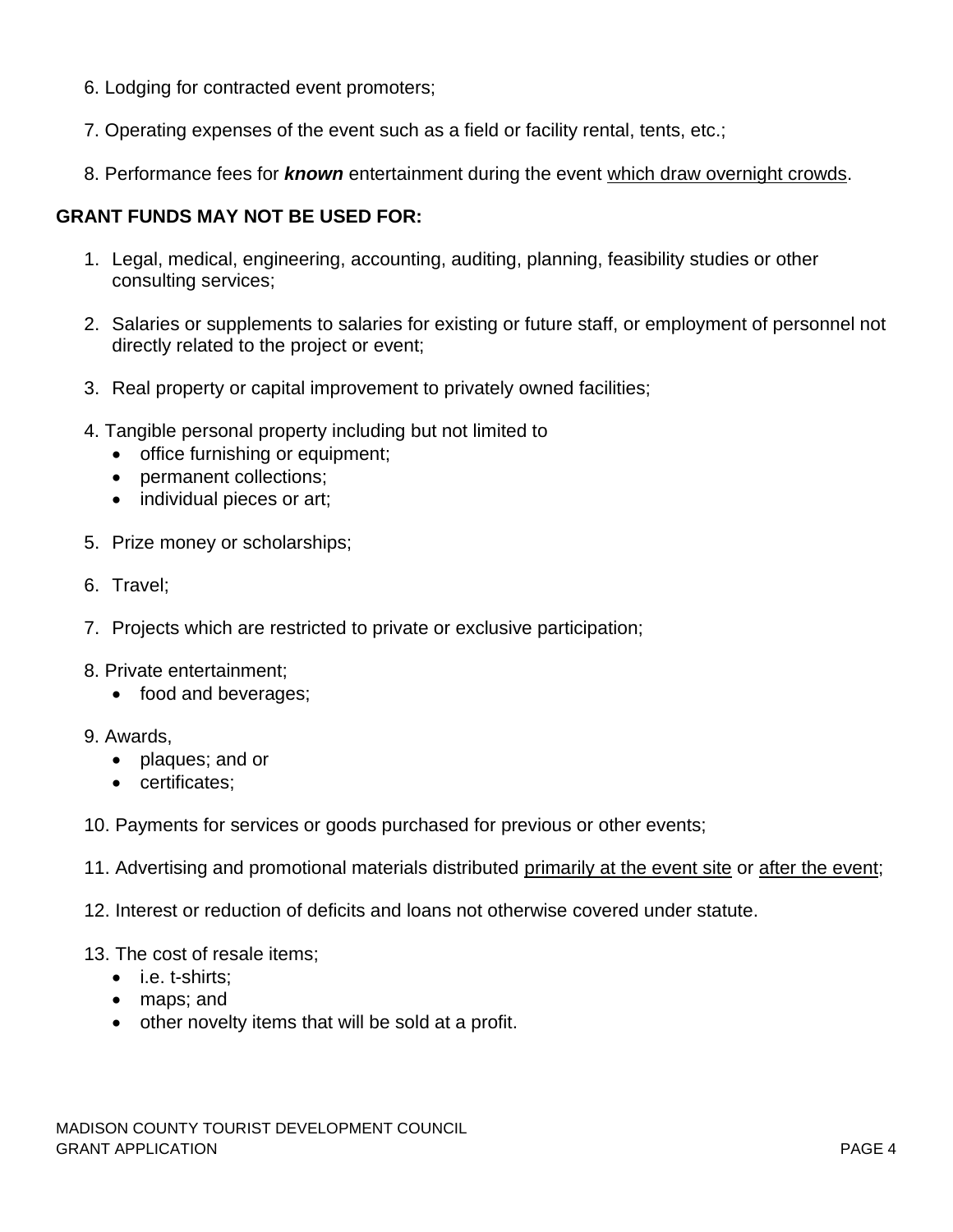#### **TYPE OF GRANT – AUTHORIZED USED OF FUNDS – FLORIDA STATUTE 125.0104 (Please check one)**

\_\_\_\_ **CAPITAL PROJECTS:** Acquisition, construction, extension, enlargement, remodeling, repairing, improving, maintaining, operating or promoting one or more publicly owned and operated convention centers, sports stadiums, sports arenas, coliseums, auditoriums, museums, zoological parks, fishing piers, or nature centers.

\_\_\_\_\_ **COMMUNITY EVENTS: Promoting tourism** through local events. Maximum Award for existing events - \$1,000

**NEW OR SPECIAL EVENTS: Promoting tourism** through events lasting two or more days sponsored by non-profit or for-profit organizations such as festivals, art shows, and historical events, which are open to the public and attract **over 2,500 visitors** from outside the County per event. Maximum Award – TDC Discretion

**SPORTS EVENTS: Promoting tourism** through organized amateur sports tournaments and events held within the County that bring over 200 participants from outside the County per event. Maximum Award is TDC Discretion.

It is understood that TDC approval requires **final approval** from the **Madison County Board of County Commissioners**. It is further understood that the Tourist Development Council is funded by the Local Option Tourist Development Act and all projects and events should promote overnight stay in Madison County hotels, motels, bed & breakfasts and campgrounds.

**NOTE: All printed, promotional and related material must contain the following: "Funded in part by the Madison County Tourist Development Council" or words to that effect. Advertising copy and or content must be approved by the TDC Administrator in advance.** 

| APPLICANT CHIEF OFFICIAL CELL: _______________________ EMAIL: __________________ |  |
|----------------------------------------------------------------------------------|--|
|                                                                                  |  |
|                                                                                  |  |
|                                                                                  |  |

\_\_\_\_\_\_\_\_\_\_\_\_\_\_\_\_\_\_\_\_\_\_\_\_\_\_\_\_\_\_\_\_\_\_\_\_\_\_\_\_\_\_\_\_\_\_\_\_\_\_\_\_\_\_\_\_\_\_\_\_\_\_\_\_\_\_\_\_\_\_\_\_\_\_\_\_\_\_

\_\_\_\_\_\_\_\_\_\_\_\_\_\_\_\_\_\_\_\_\_\_\_\_\_\_\_\_\_\_\_\_\_\_\_\_\_\_\_\_\_\_\_\_\_\_\_\_\_\_\_\_\_\_\_\_\_\_\_\_\_\_\_\_\_\_\_\_\_\_\_\_\_\_\_\_\_\_

ADDLICANIT NIAME (ODCANIIZATIONI):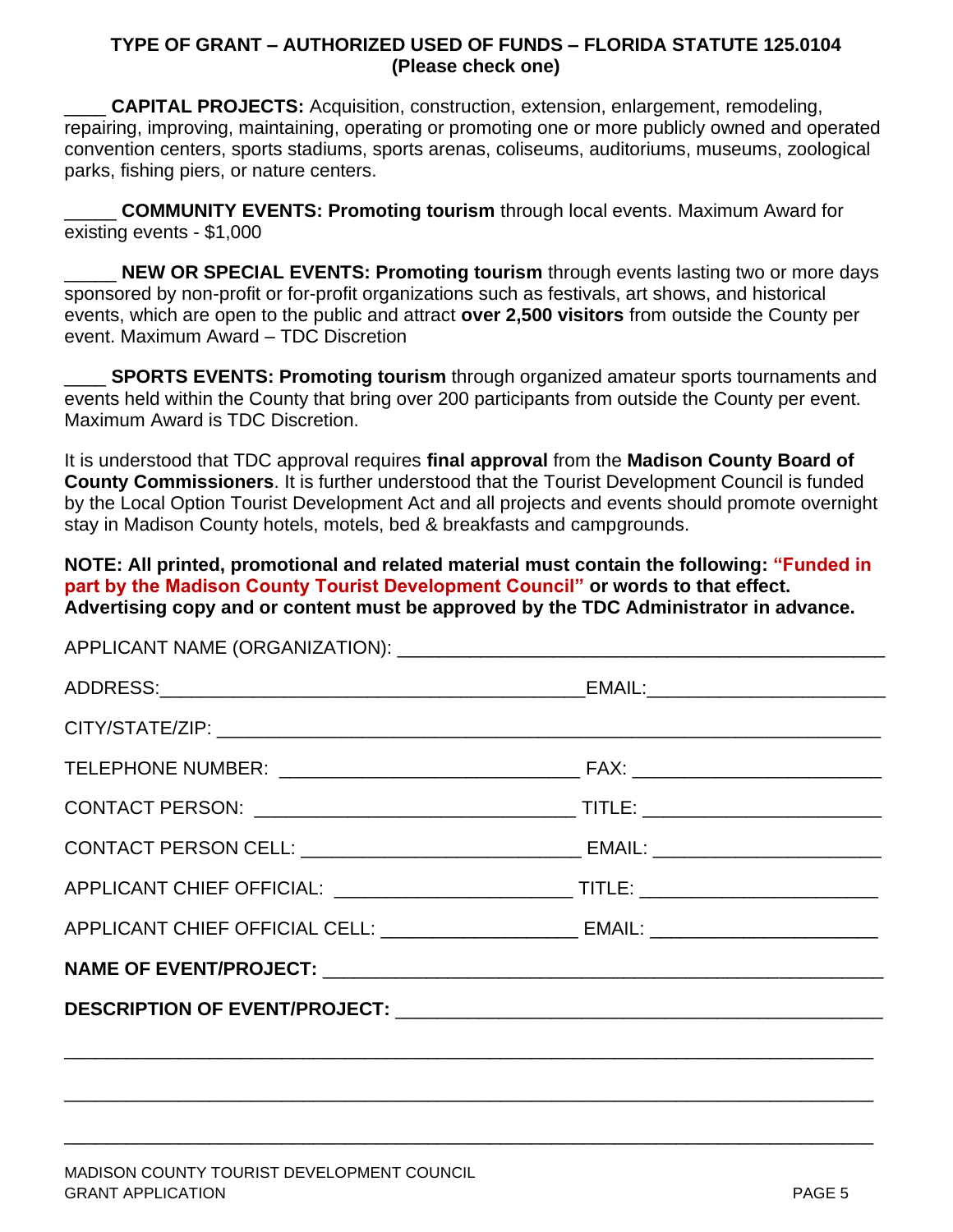| AMOUNT REQUESTED: (Please provide a budget detail of expenses that are to be paid with this |  |
|---------------------------------------------------------------------------------------------|--|
| money.)                                                                                     |  |

| <b>PROJECTED ATTENDANCE:</b>                                                                                                                                                                             |                                                                                                                                                                                                                                                                        |
|----------------------------------------------------------------------------------------------------------------------------------------------------------------------------------------------------------|------------------------------------------------------------------------------------------------------------------------------------------------------------------------------------------------------------------------------------------------------------------------|
|                                                                                                                                                                                                          | Number of staff hotel rooms: __________ Number of attendee restaurant meals to be consumed: ________                                                                                                                                                                   |
| Number of staff restaurant meals to be consumed:                                                                                                                                                         |                                                                                                                                                                                                                                                                        |
| <b>Booth Space Revenue:</b><br>Sponsorship Revenue:<br><b>Advertising Revenue:</b><br><b>Other Revenue:</b><br>the control of the control of the control of the control of the control of the control of | <b>EVENT PROJECTED INCOME</b> (Please do not include TDC Grant Funds requested):<br><u> 1980 - Johann Barbara, martin amerikan basar dan berasal dalam basar dalam basar dalam basar dalam basar dala</u><br><u> 1989 - Andrea Stadt Britain, amerikansk politik (</u> |
|                                                                                                                                                                                                          | <u> 1989 - Johann Harry Harry Harry Harry Harry Harry Harry Harry Harry Harry Harry Harry Harry Harry Harry Harry</u><br><u> 1989 - Johann Stoff, Amerikaansk politiker (* 1908)</u>                                                                                   |
| <u> 1989 - Johann Harry Barn, margaret amerikan basal dan berkembang dan berkembang dan berkembang dan berkembang </u><br><b>OTHER SOURCES OF FUNDING AVAILABLE:</b>                                     |                                                                                                                                                                                                                                                                        |
|                                                                                                                                                                                                          |                                                                                                                                                                                                                                                                        |
|                                                                                                                                                                                                          | <b>DESCRIBE HOW MADISON COUNTY RESIDENTS AND VISITORS WILL BENEFIT FROM</b><br>YOUR PROJECT AND HOW YOU WILL EVALUATE YOUR EFFECTIVENESS.                                                                                                                              |

## **IF ENTIRE REQUEST CANNOT BE FUNDED, CAN PROJECT BE RESTRUCTURED FOR LESS FUNDING? ( ) YES ( ) NO IF YES, INDICATE MINIMUM AMOUNT REQUIRED** \$\_\_\_\_\_\_\_\_\_\_\_\_\_

MADISON COUNTY TOURIST DEVELOPMENT COUNCIL GRANT APPLICATION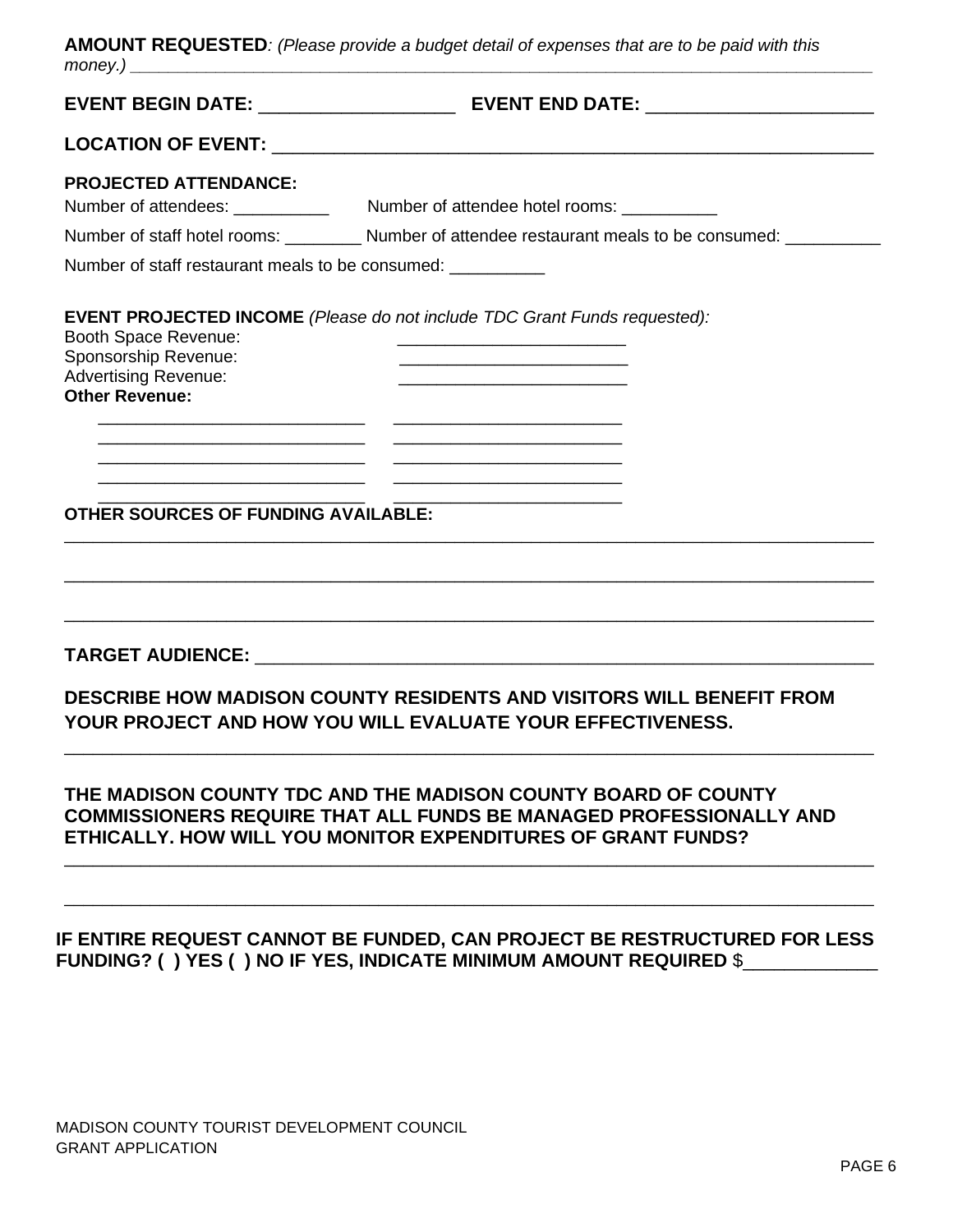# **INDEMNITY AGREEMENT**

In consideration of Madison County Board of County Commissioners, the Madison County Tourist Development Council, the name of the town or city where the event is being held and the Greater Madison County Chamber of Commerce & Tourism, permitting the undersigned to lease, rent or use property of County or City described as:

hereinafter referred to as the "Property", on <sub>t</sub> the undersigned has agreed and does hereby agree to indemnify, save and hold harmless the Madison County Board of County Commissioners, the Madison County Tourist Development Council, the name of the town or city where the event is being held and the Greater Madison County Chamber of Commerce & Tourism for loss of or damage to the Property and from any and all liability for damages or injuries, or claims for damages or injuries, to any person or property suffered while on or arising during the use of the Property and pay to Chamber of Commerce, upon demand, all damages, costs, expenses and attorney's fees that County may sustain, or become liable or answerable for, or shall pay, upon, in consequence of the use of the Property and Tourist Development Grant Funding by the undersigned or by any other person with the consent of the undersigned.

I have read the Procedures and Guidelines governing the use of these Tourist Development Council Grant Funds and this Grant Application, received a copy thereof, and do hereby agree to abide by them.

Dated this day of the same set of the set of the set of the set of the set of the set of the set of the set of the set of the set of the set of the set of the set of the set of the set of the set of the set of the set of t

Print or type name of individual/organization

Signature of individual or authorized agent/officer

MADISON COUNTY TOURIST DEVELOPMENT COUNCIL GRANT APPLICATION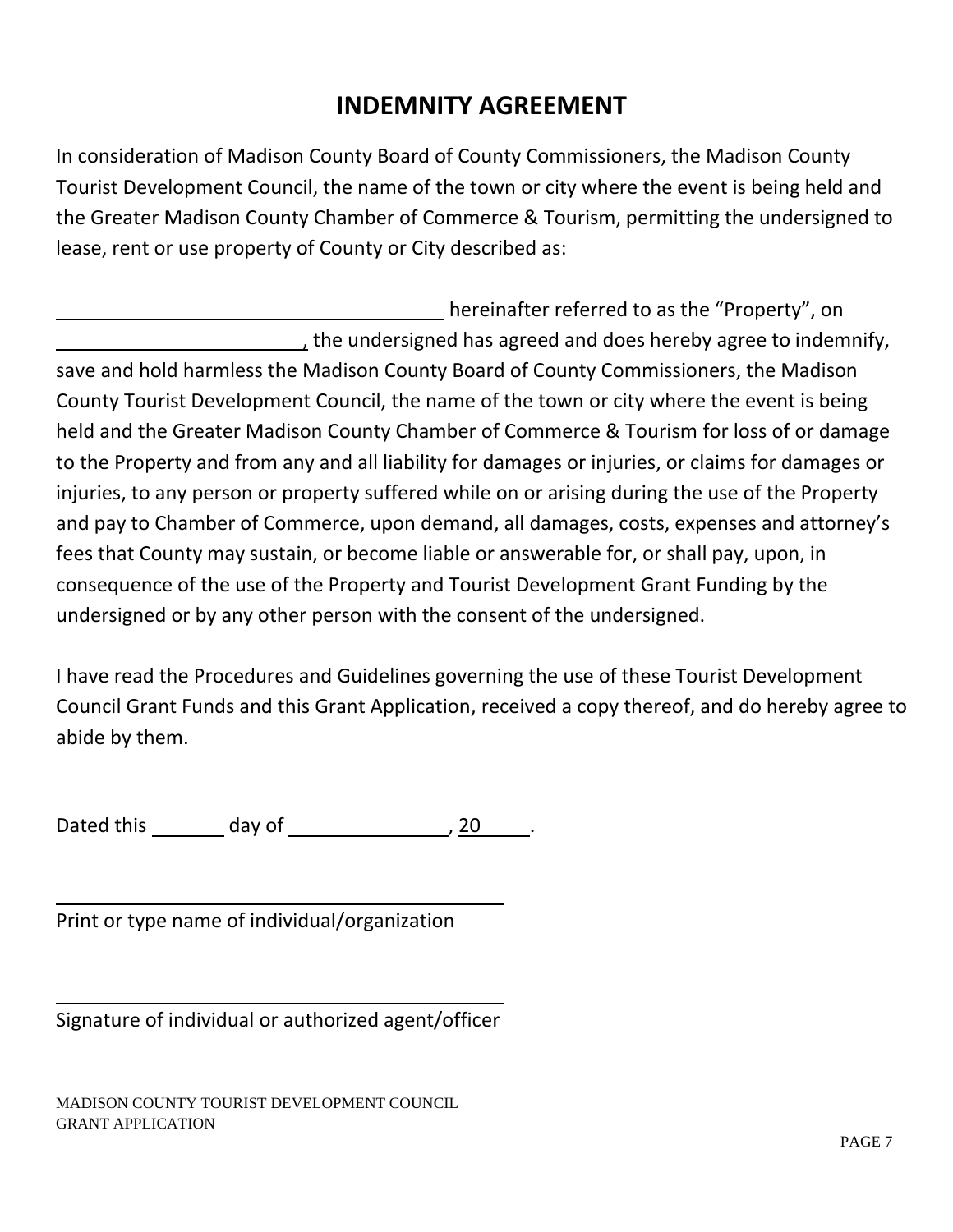# **MADISON COUNTY TOURIST DEVELOPMENT COUNCIL GRANT APPLICATION CERTIFICATION**

|                                                                                               | ADDRESS ADDRESS                                                                                                                                                                                                             |
|-----------------------------------------------------------------------------------------------|-----------------------------------------------------------------------------------------------------------------------------------------------------------------------------------------------------------------------------|
|                                                                                               |                                                                                                                                                                                                                             |
|                                                                                               |                                                                                                                                                                                                                             |
|                                                                                               |                                                                                                                                                                                                                             |
|                                                                                               |                                                                                                                                                                                                                             |
| this application and its attachments are accurate and complete.                               | I have reviewed this GRANT APPLICATION from the Madison County Tourist Development Council. I am in<br>full agreement with the information contained herein. To the best of my knowledge, the information contained in      |
| Grants" expenditure line item in the budget.                                                  | The Clerk of the Circuit Court shall provide the Tourist Development Council a summary of all approved event<br>grant disbursements and invoices. Any encumbered amounts of the grant not expended will revert back to "TDC |
|                                                                                               |                                                                                                                                                                                                                             |
| Organization Leader (Signature)                                                               |                                                                                                                                                                                                                             |
| Organization Secretary (Signature)                                                            |                                                                                                                                                                                                                             |
| Development Council and by motion duly recorded, this funding application is:<br>Not approved | Considered this ______ day of _________, ______ at a duly called meeting of the Madison County Tourist<br>Recommended to the BOCC in the amount of \$                                                                       |
|                                                                                               |                                                                                                                                                                                                                             |
| Madison County Tourist Development Council                                                    | Attest                                                                                                                                                                                                                      |
| Chairman                                                                                      | <b>TDC</b> Administrator                                                                                                                                                                                                    |
| MADISON COUNTY TOURIST DEVELOPMENT COUNCIL                                                    |                                                                                                                                                                                                                             |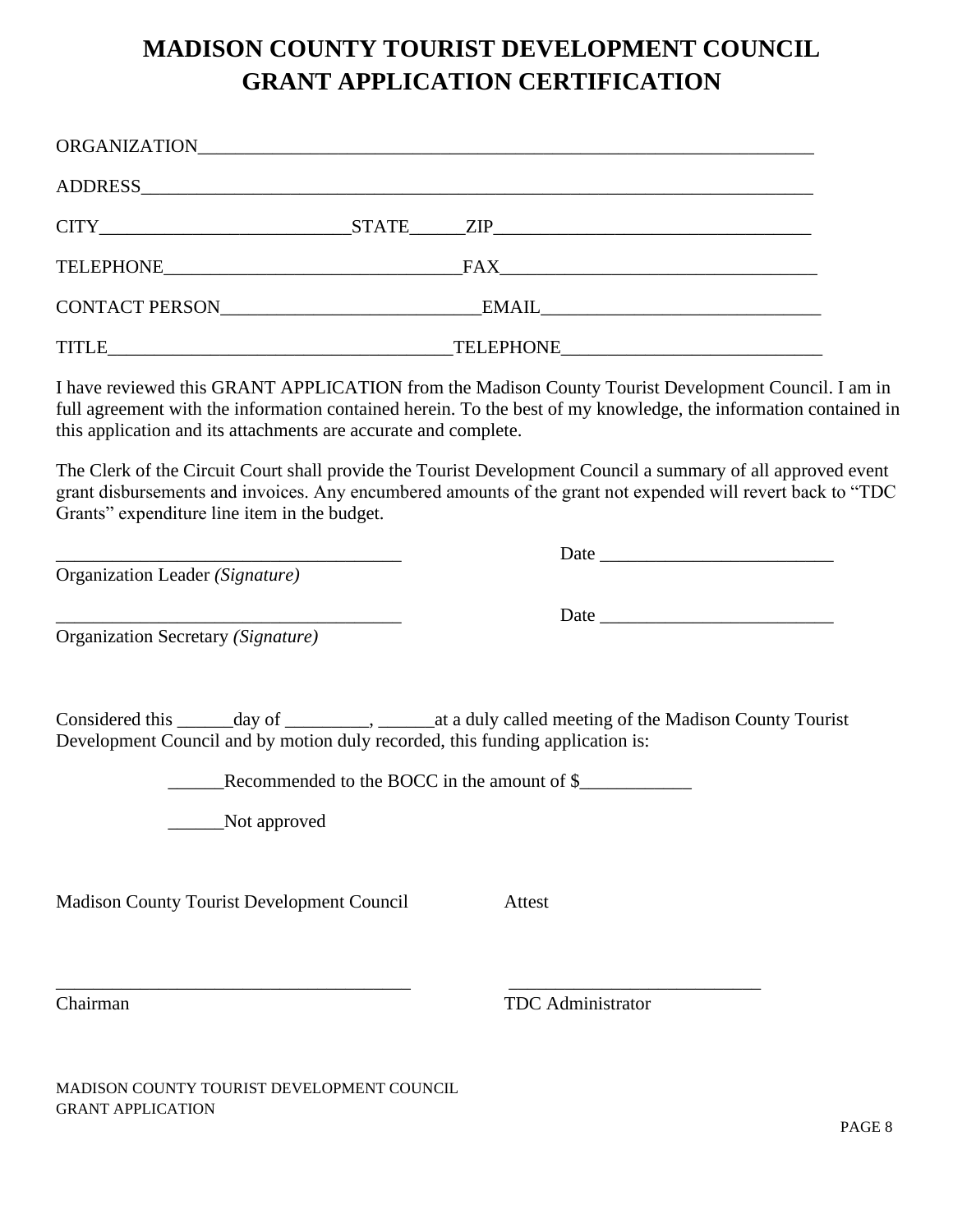# **POST EVENT EVALUATION REPORT** *(Keep Pages 8, 9 & 10 to complete after the Event)*

Instructions: Complete all parts of this form and return within **ninety (90) days** of the event to:

|                         | <b>Tourist Development Council Administrator</b> |
|-------------------------|--------------------------------------------------|
| <b>Hand Deliver to:</b> | Madison County Chamber of Commerce & Tourism     |
|                         | 182 NW College Loop                              |
|                         | Madison FL 32340                                 |
| <b>Mail to:</b>         | P.O. Box 817                                     |
|                         | Madison, FL 32341                                |
| Scan & Email to:        | chamber@madisonfl.org                            |
| <b>For Help Call:</b>   | Telephone 850-973-2788                           |

**Evaluation of events funded by the Madison County Tourist Development Council is an important accountability tool. This report is to be submitted as a final report.** It is also important to get feedback from participants and sponsors who have contributed to the event taking place. There are many ways to evaluate your event, however, this short questionnaire will help you to provide us information relating to:

- Attraction of out-of-county visitors generating hotel/motel/campground rentals;
- Accomplishment of stated objectives for the funded grant;
- Extent to which the activity provided a program to Madison County and its residents and tourists, which is of significant merit and that without such assistance, would not take place in Madison County;
- Identification of issues related to the event should be addressed by the TDC which have an adverse impact upon successful events.
- Key Data points/KPIs: ie number of total Gross Impressions, CTR, TOS, Occupancy Rates, etc. Any metrics relevant to demonstrate the value of the grant investment and it's outcome.

Name of Event: \_\_\_\_\_\_\_\_\_\_\_\_\_\_\_\_\_\_\_\_\_\_\_\_\_\_\_\_\_\_\_\_\_\_\_\_\_\_\_\_\_\_\_\_\_\_\_\_\_\_\_\_\_\_\_\_\_\_\_\_\_\_\_\_\_\_

Date(s) Event Held: \_\_\_\_\_\_\_\_\_\_\_\_\_\_\_\_\_\_\_\_\_\_\_\_\_\_\_\_\_\_\_\_\_\_\_\_\_\_\_\_\_\_\_\_\_\_\_\_\_\_\_\_\_\_\_\_\_\_\_\_\_\_\_

Sponsoring Organization(s):  $\Box$ 

Was the event a success? **Yes ( )** *or* **No ( )**

If the event was not a success, please identify why the event was not a success? A succinct statement of no more than two paragraphs is requested. Attached an additional sheet for detailed data points.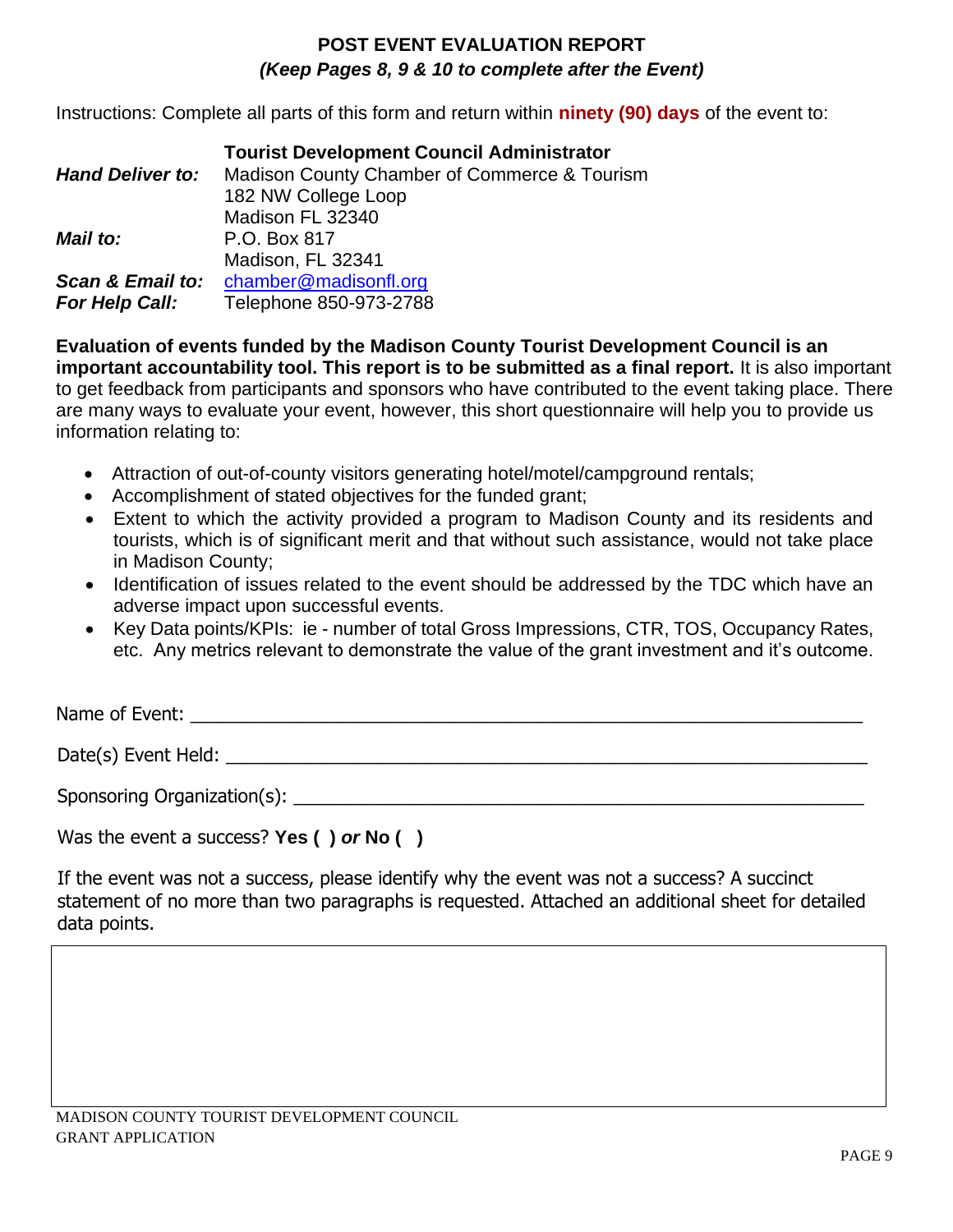## **Approximately how many out-of-county visitors can be documented at the following lodging facilities?**

| Total:                                     |  |
|--------------------------------------------|--|
| Other:                                     |  |
| Madison RV & Golf Resort (850) 688-0363    |  |
| Ragans Campground Resort (850)973-8269     |  |
| Unity House Bed & Breakfast (850) 973-4556 |  |
| Super 8 Motel of Madison (850) 973-6267    |  |
| Grace Manor Bed & Breakfast (850) 948-5352 |  |
| Deerwood Inn (850) 973-2504                |  |
| Days Inn Motel of Madison (850) 973-3330   |  |
| Best Western PLUS - Madison (850) 973-2020 |  |

Did you advertise this event in out-of-county media? **Yes ( )** *or* **No ( )**

| If you did not advertise in out-of-county media, please explain why advertising was |  |
|-------------------------------------------------------------------------------------|--|
| limited to Madison County.                                                          |  |

Did you use out-of-county vendors/performers/speakers/food service providers for this event? **Yes ( )** *or* **No ( )**

\_\_\_\_\_\_\_\_\_\_\_\_\_\_\_\_\_\_\_\_\_\_\_\_\_\_\_\_\_\_\_\_\_\_\_\_\_\_\_\_\_\_\_\_\_\_\_\_\_\_\_\_\_\_\_\_\_\_\_\_\_\_\_\_\_\_\_\_\_\_

\_\_\_\_\_\_\_\_\_\_\_\_\_\_\_

\_\_\_\_\_\_\_\_\_\_\_\_\_\_\_\_\_\_\_\_\_\_\_\_\_\_\_\_\_\_\_\_\_\_\_\_\_\_\_\_\_\_\_\_\_\_\_\_\_\_\_\_\_\_\_\_\_\_\_\_\_\_\_\_\_\_\_\_\_\_

If so, who were they? \_\_\_\_\_\_\_\_\_\_\_\_\_\_\_\_\_\_\_\_\_\_\_\_\_\_\_\_\_\_\_\_\_\_\_\_\_\_\_\_\_\_\_\_\_\_\_\_\_\_\_\_

| Would you use them again? Yes $( )$ or No $( )$ |  |  |
|-------------------------------------------------|--|--|
|                                                 |  |  |

Why or why not? \_\_\_\_\_\_\_\_\_\_\_\_\_\_\_\_\_\_\_\_\_\_\_\_\_\_\_\_\_\_\_\_\_\_\_\_\_\_\_\_\_\_\_\_\_\_\_\_\_\_\_\_\_\_\_\_

Identify issues related to the event which should be addressed by the TDC which will help other events succeed.

\_\_\_\_\_\_\_\_\_\_\_\_\_\_\_\_\_\_\_\_\_\_\_\_\_\_\_\_\_\_\_\_\_\_\_\_\_\_\_\_\_\_\_\_\_\_\_\_\_\_\_\_\_\_\_\_\_\_\_\_\_\_\_\_\_\_\_\_\_\_

# *Please attach original invoices to be paid by the Clerk of Circuit Court on your behalf along with a financial report (Income & Expenses) for the event.*